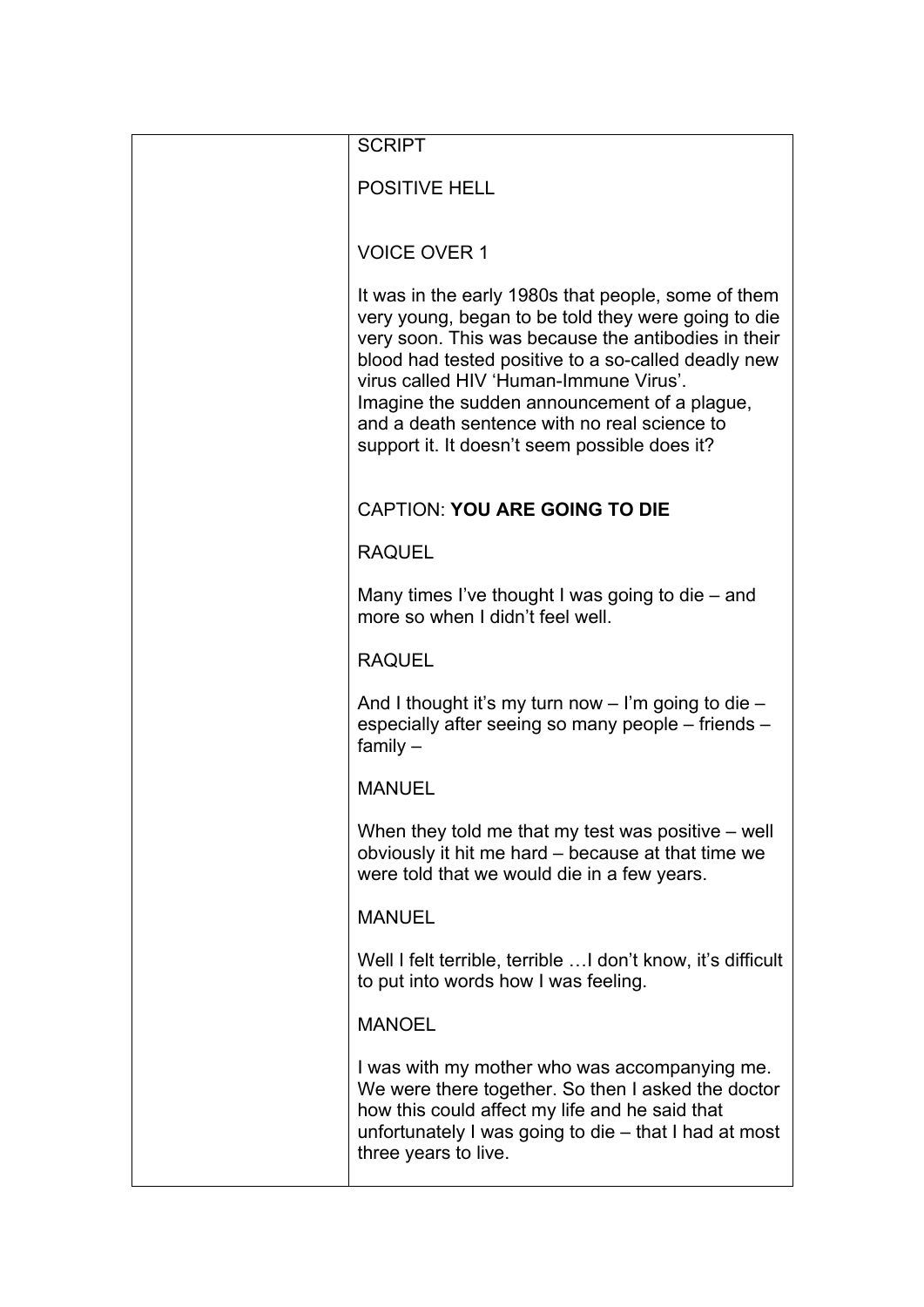| <b>PABLO</b>                                                                                                                                                                                                                                                                                                                                  |
|-----------------------------------------------------------------------------------------------------------------------------------------------------------------------------------------------------------------------------------------------------------------------------------------------------------------------------------------------|
| It was a devastating blow because I remember that<br>my mother and my father had a terrible time. It was<br>very hard for me and for them. My parents are dead<br>now. They helped me a lot at that time, you<br>know.  And my sisters had a terrible time.                                                                                   |
| <b>SUSO</b>                                                                                                                                                                                                                                                                                                                                   |
| Oh man I remember in the first moment after<br>being told, the shock was pretty spectacular, for<br>many different reasons but little by little you begin<br>to adapt the idea in your head and then                                                                                                                                          |
| <b>SUSO</b>                                                                                                                                                                                                                                                                                                                                   |
| And it became clear to me I just had to get that<br>out of my head, that I didn't have to take notice of<br>any of them and carry on my life with absolute<br>normality.                                                                                                                                                                      |
| MUSIC - Sea shots                                                                                                                                                                                                                                                                                                                             |
| VO2                                                                                                                                                                                                                                                                                                                                           |
| Who would have believed that the people we've<br>come to meet have lived on for 27 years and more<br>with an HIV-positive diagnosis? Some of them, like<br>physician Dr Manuel Garrido, have never taken any<br>antiviral drugs. He's been swimming against the<br>tide of medical orthodoxy for three decades.<br>Strenuous exercise indeed. |
| Raquel has had two children who are fit and well<br>and are HIV-negative.                                                                                                                                                                                                                                                                     |
| Others like Manoel took antivirals for a while and<br>found they made him feel so ill he stopped taking<br>them.                                                                                                                                                                                                                              |
| How can this be? Haven't we been told that<br>everybody who tests positive is sure to die? Do<br>these people have a special magic gene that<br>protects them against HIV? Or could it be that this<br>death sentence has been mistaken all along?                                                                                            |
|                                                                                                                                                                                                                                                                                                                                               |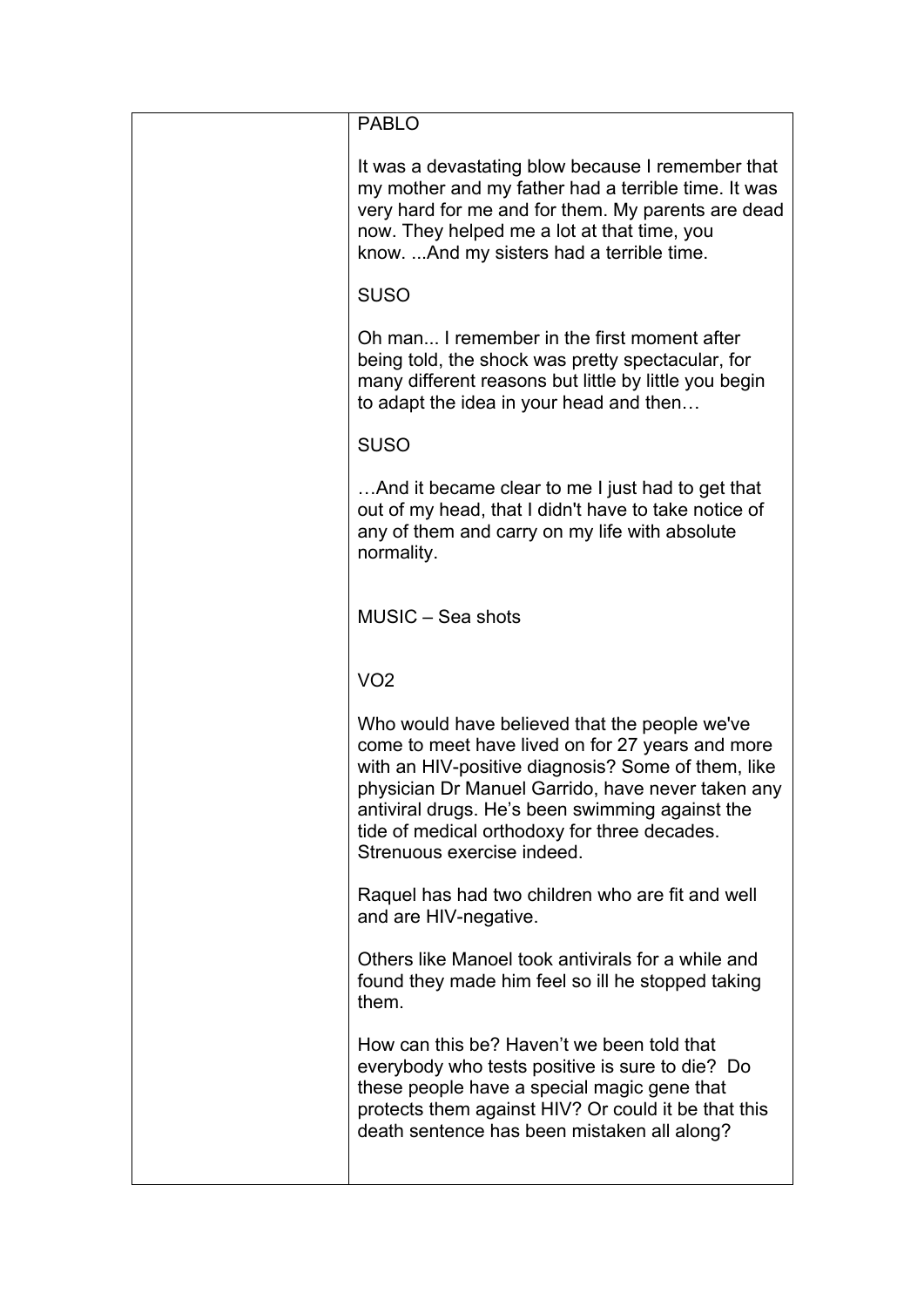| <b>CAPTION: IN BRIEF</b>                                                                                                                                                                                                                                                                                                                                                                                                                                                                                                                                                                                                              |
|---------------------------------------------------------------------------------------------------------------------------------------------------------------------------------------------------------------------------------------------------------------------------------------------------------------------------------------------------------------------------------------------------------------------------------------------------------------------------------------------------------------------------------------------------------------------------------------------------------------------------------------|
| <b>MANUEL</b>                                                                                                                                                                                                                                                                                                                                                                                                                                                                                                                                                                                                                         |
| My interest in this subject began when I tested<br>positive in 1987. It's been 26 years. I've never<br>taken antivirals and I am perfectly well                                                                                                                                                                                                                                                                                                                                                                                                                                                                                       |
| <b>MANUEL</b>                                                                                                                                                                                                                                                                                                                                                                                                                                                                                                                                                                                                                         |
| And I can certainly say, as a doctor, that what I<br>have seen and experienced and what I have been<br>able to deduce is that this is all a fraud $-$ that you<br>shouldn't take any notice of the prognoses – they're<br>not what we are told they are – nor of the<br>diagnoses $-$ The tests don't count for anything $-$<br>nor of the drug treatments because the majority are<br>toxic.                                                                                                                                                                                                                                         |
| <b>RAQUEL</b>                                                                                                                                                                                                                                                                                                                                                                                                                                                                                                                                                                                                                         |
| I've been HIV-positive for 27 years. I have had two<br>daughters and with one of them I took AZT. Both of<br>them became HIV-negative after 18 months. They<br>are both perfectly well. It was with my second<br>daughter that I took AZT. She has atypical skin. I<br>don't know if that's a consequence. Over the past<br>27 years I took antivirals for 8 years – and I am<br>never going to take them again because – I feel<br>well like this $-$ not taking anything $-$ I feel happy<br>and full of life – without taking any drug treatment.<br>It's the treatment that, for me over these 27 years,<br>has made me feel ill. |
| <b>MANOEL</b>                                                                                                                                                                                                                                                                                                                                                                                                                                                                                                                                                                                                                         |
| I've carried on with this for 25 years – I have never<br>been ill. So, I would say to people - If you get ill<br>then it's the illness itself that you have $-$ you don't<br>have AIDS. If you get 'flu then you have 'flu. You<br>have 'flu not AIDS.                                                                                                                                                                                                                                                                                                                                                                                |
| <b>SUSO</b>                                                                                                                                                                                                                                                                                                                                                                                                                                                                                                                                                                                                                           |
| I have been HIV-positive for 27 years. I have never<br>taken any antiretroviral treatment and I have always<br>looked after my health as any normal person would.<br>I've never suffered any consequences from being<br>seropositive neither has my health deteriorated                                                                                                                                                                                                                                                                                                                                                               |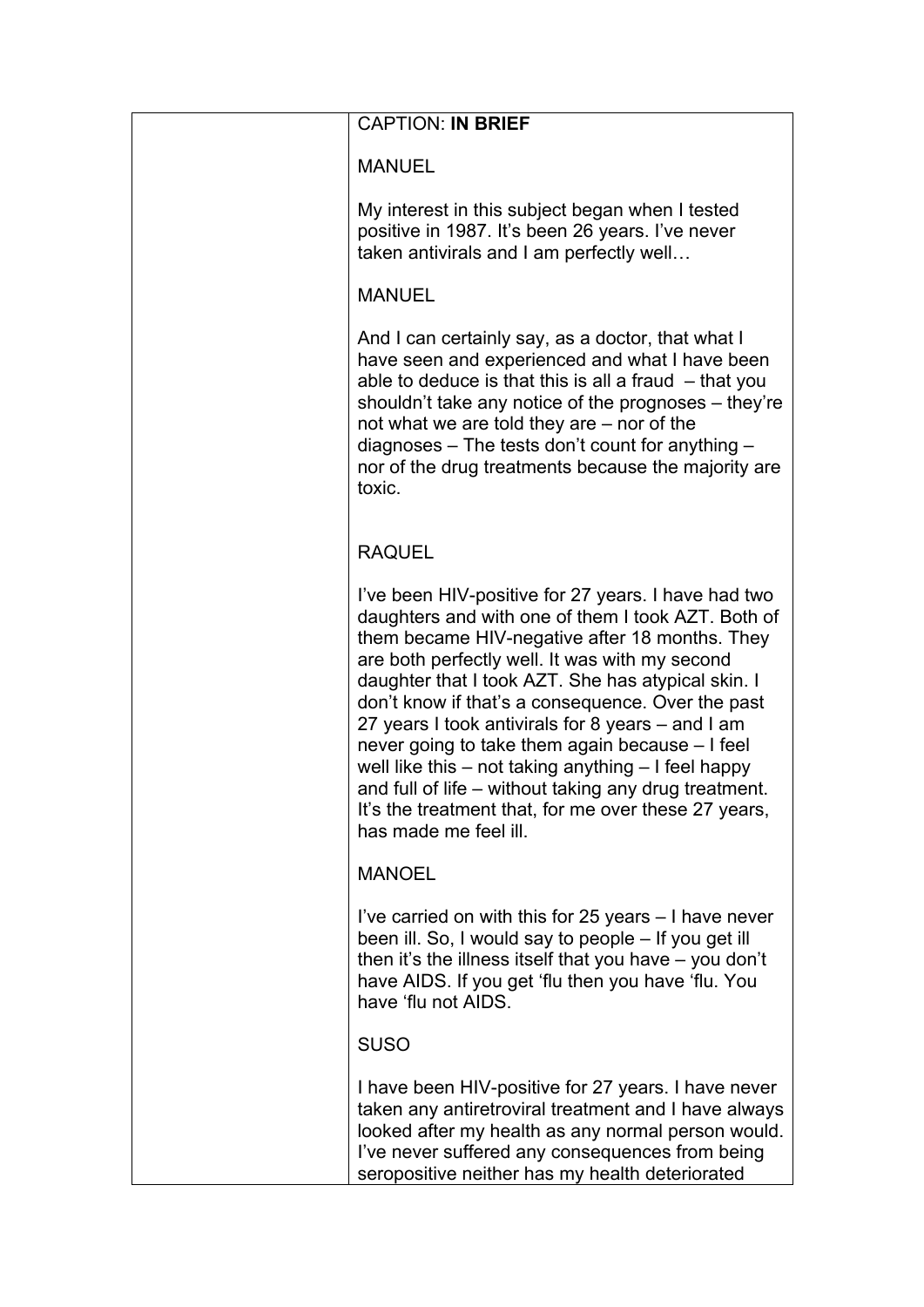| because of it and I see that people I can prove<br>personally through the experience of many people I<br>know that the mere fact of being diagnosed has<br>caused their health to deteriorate immediately.                                                                                                                                                                                                                                                                                           |
|------------------------------------------------------------------------------------------------------------------------------------------------------------------------------------------------------------------------------------------------------------------------------------------------------------------------------------------------------------------------------------------------------------------------------------------------------------------------------------------------------|
| VO <sub>3</sub>                                                                                                                                                                                                                                                                                                                                                                                                                                                                                      |
| We came to meet this remarkable group of<br>individuals in Santiago de Compostela. This town in<br>the heart of Northern Spain's province of Galicia<br>has for centuries been the destination for Christian<br>pilgrims who've trodden the well-worn paths in<br>search of a stronger faith and a spiritual awakening.                                                                                                                                                                              |
| Our group was keen to tell us of their own long and<br>arduous journey towards the truth about their<br>condition. Were they really going to die or were<br>they the victims of a colossal medical and scientific<br>blunder?                                                                                                                                                                                                                                                                        |
| In this seaside town of Cangas where Manolo lives,<br>young people are energetically enjoying all the<br>summer sporting pursuits. Manolo's youth was very<br>different. As a teenager he became involved with<br>drugs and alcohol and then, having tested HIV-<br>positive, he entered the 'AIDS Zone'.                                                                                                                                                                                            |
| When he realised that he wasn't about to die he<br>began to gather information from around the world<br>from scientists who challenged HIV as the cause of<br>AIDS and others who maintain that HIV has never<br>been isolated and that the HIV test is simply an<br>antibody test that reacts positively when our<br>immune system is challenged for different reasons.<br>Manolo attracted others who were in his position<br>and he soon decided to set up a website called<br>"Overcoming AIDS". |
| <b>CAPTION: LOOKING BACK</b>                                                                                                                                                                                                                                                                                                                                                                                                                                                                         |
| <b>MANUEL</b>                                                                                                                                                                                                                                                                                                                                                                                                                                                                                        |
| I was one of those drinkers who drank until I<br>collapsed – so to speak I wasn't a drinker who<br>stopped and then $-$ no, no $-$ I was never a<br>methodical drinker. I was always a drinker who was<br>pretty uncontrolled. It created many problems for<br>me, obviously                                                                                                                                                                                                                         |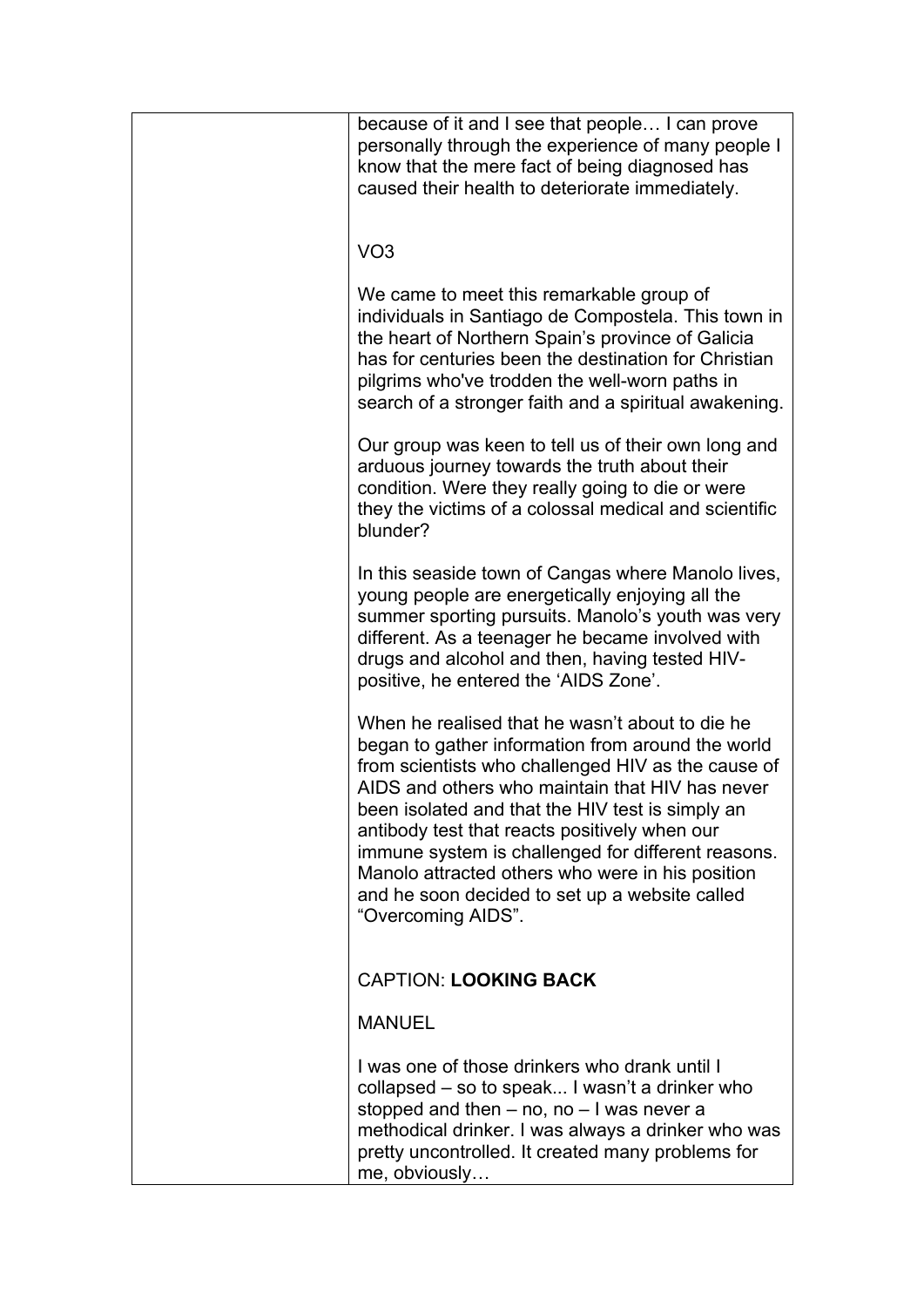| <b>MANOEL</b>                                                                                                                                                                                                                                                                                                                                                                                                                                                                                                                                                                         |
|---------------------------------------------------------------------------------------------------------------------------------------------------------------------------------------------------------------------------------------------------------------------------------------------------------------------------------------------------------------------------------------------------------------------------------------------------------------------------------------------------------------------------------------------------------------------------------------|
| I started off smoking hashish (marijuana) – after<br>hashish we had already started on pharmaceutical<br>products and we started stealing from pharmacies<br>- then we started doing morphine - then opium -<br>then on to laudanum $-$ then amphetamines $-$ those<br>were the kind of things we first got into.                                                                                                                                                                                                                                                                     |
| <b>MANUEL</b>                                                                                                                                                                                                                                                                                                                                                                                                                                                                                                                                                                         |
| This had a huge impact on my life. To start with I<br>was preparing for some medical exams – studying<br>to get a placement. I had to drop it all and it pretty<br>much ruined my life – if I wasn't looking after myself<br>before, I did it even less - I had no motivation to<br>keep on living or to carry out my work – nothing. A<br>few years passed and my problems with alcohol got<br>worse – a problem that had dogged me for years. It<br>led to six disastrous years of my life until I heard<br>about other points of view that helped me to<br>overcome the situation. |
| <b>MANOEL</b>                                                                                                                                                                                                                                                                                                                                                                                                                                                                                                                                                                         |
| I remember the time when there were one or two<br>funerals a week and you can imagine that I was<br>wondering when my turn would come because I<br>was really in the same boat. Then I'd say this must<br>be AIDS that's killing people - as they would have<br>it. So it left me feeling depressed but I got up again<br>and carried on. I could see that nothing strange<br>was happening to me. I was fine.                                                                                                                                                                        |
| VO <sub>4</sub>                                                                                                                                                                                                                                                                                                                                                                                                                                                                                                                                                                       |
| Our antibody profile can become raised for many<br>reasons – autoimmune conditions, malnutrition,<br>pathogenic assault from dirty water. Current<br>medical orthodoxy accepts that there are over 70<br>medical conditions that can raise levels of the so-<br>called "HIV" antibodies and cause positive results -<br>conditions like TB, malaria, hepatitis, intravenous<br>drug use and even pregnancy. So what does a<br>positive test mean?                                                                                                                                     |
|                                                                                                                                                                                                                                                                                                                                                                                                                                                                                                                                                                                       |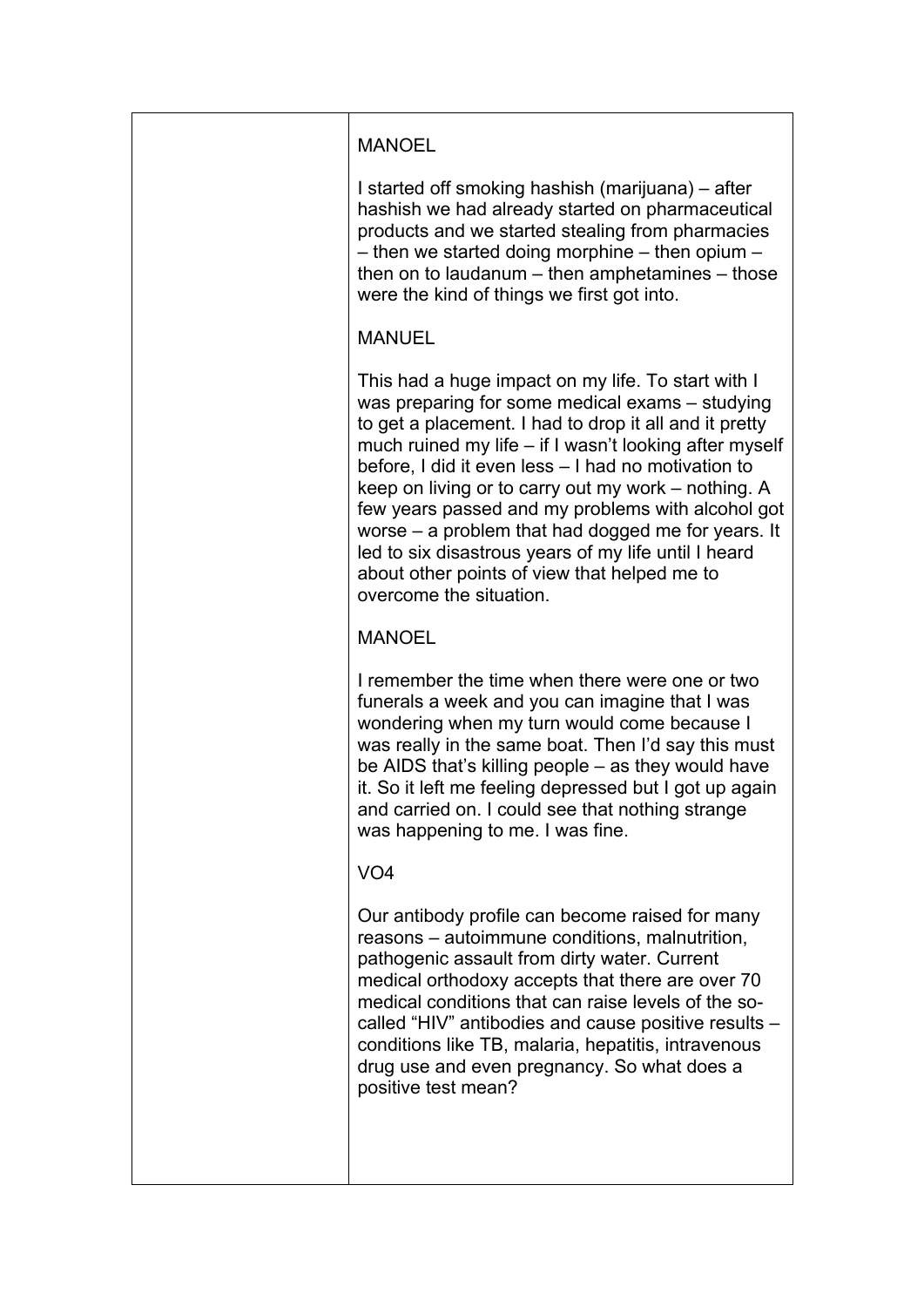| <b>CAPTION: THE TEST</b>                                                                                                                                                                                                                                                                                                                                                                                                                               |
|--------------------------------------------------------------------------------------------------------------------------------------------------------------------------------------------------------------------------------------------------------------------------------------------------------------------------------------------------------------------------------------------------------------------------------------------------------|
| <b>MANUEL</b>                                                                                                                                                                                                                                                                                                                                                                                                                                          |
| It means that when you take into account the<br>documented conditions that can cause a positive<br>result – among them vaccinations, exposure to<br>infections like 'flu, high cholesterol, autoimmune<br>problems – then you can deduce that your immune<br>system has become stressed by a series of factors<br>that have made it produce antibodies of different<br>sorts – and that's what's produced a positive test –<br>nothing more than that. |
| <b>MANOEL</b>                                                                                                                                                                                                                                                                                                                                                                                                                                          |
| Everyone was very hooked on their drugs. And all<br>this time they went on testing people and giving<br>them the AZT with Septrin Forte. It was like a time<br>bomb and people began to drop like flies.                                                                                                                                                                                                                                               |
| <b>SUSO</b>                                                                                                                                                                                                                                                                                                                                                                                                                                            |
| And I think they take advantage of all that story<br>about the test just to create ill people in order to sell<br>antiretroviral drugs, full stop - it is all a business<br>that is perfectly oiled and set up at world level and<br>as for Africa – well it goes without saying.                                                                                                                                                                      |
| VO <sub>5</sub>                                                                                                                                                                                                                                                                                                                                                                                                                                        |
| Imagine being a young couple in love and being<br>told you mustn't have unprotected sex, you mustn't<br>have a child and if you did you mustn't breastfeed?<br>Well Pablo and Raquel were lucky enough to have<br>a doctor who said – just get on with your lives.<br>And this they did. They had a daughter who's now<br>grown up. And neither Pablo nor his daughter with<br>Raquel have tested HIV-positive.                                        |
| <b>CAPTION: NO PROOF OF SEXUAL</b><br><b>TRANSMISSION</b>                                                                                                                                                                                                                                                                                                                                                                                              |
| <b>RAQUEL</b>                                                                                                                                                                                                                                                                                                                                                                                                                                          |
| Pablo my husband was being followed up $-$ it's a<br>long time now since he did this. He doesn't go for                                                                                                                                                                                                                                                                                                                                                |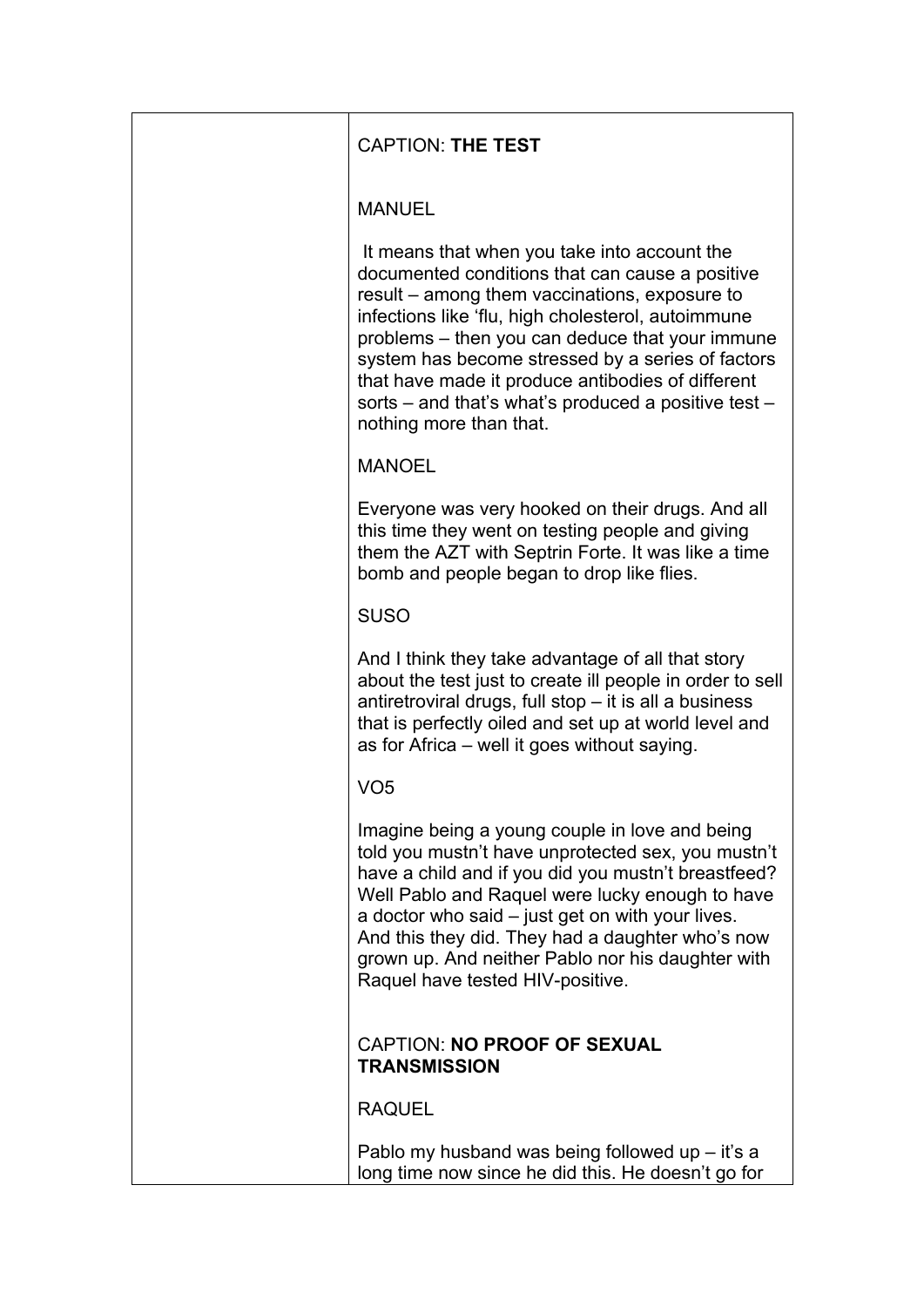| HIV tests any more but he did get tested for at least<br>15 years – a check-up every three years or two<br>years – and the tests were always negative.                                                                                                                                                                                                                 |
|------------------------------------------------------------------------------------------------------------------------------------------------------------------------------------------------------------------------------------------------------------------------------------------------------------------------------------------------------------------------|
| <b>PABLO</b>                                                                                                                                                                                                                                                                                                                                                           |
| We have had unprotected sexual relations and<br>protected – one unprotected encounter led to the<br>birth of my daughter – I have a daughter as a result<br>of unprotected sex! Thanks to that unprotected<br>encounter – and my daughter is healthy and<br>beautiful – as only she can be.                                                                            |
| <b>RAQUEL</b>                                                                                                                                                                                                                                                                                                                                                          |
| We have made love $-$ or had 'unsafe sex' as the<br>doctors describe it many times – many, many times<br>- and he's never been infected.                                                                                                                                                                                                                               |
| <b>MANUEL</b>                                                                                                                                                                                                                                                                                                                                                          |
| I have completely normal relations. My partner and<br>I have been together nearly 20 years. She recently<br>had a test, not because she wanted to but because<br>it was required by an insurance company. She did<br>the test and it was negative – and our sexual<br>relations over the past nearly 20 years have been<br>almost entirely without the use of condoms. |
| VO <sub>6</sub><br>Resistance to the orthodox approach to AIDS and<br>protests about the toxicity of anti-HIV drugs has<br>been going on for decades but the scientists in the<br>field have turned a deaf ear. What does it take to<br>overturn and orthodoxy? Well, it took 350 years for<br>Galileo's heresy to be pardoned by the Pope.                            |
| <b>CAPTION: MOTHERS, BABIES &amp; AZT</b>                                                                                                                                                                                                                                                                                                                              |
| <b>MANUEL</b>                                                                                                                                                                                                                                                                                                                                                          |
| AZT is included in the composition of many antiviral<br>cocktails. Other than that, in seropositive mothers it<br>is used at the moment of birth $-$ intravenously $-$<br>and it's also used in the protocol of treatment for<br>children that are born positive, $HIV$ -positive – or<br>that have tested positive at birth.                                          |
| It's slightly absurd because you have to bear in                                                                                                                                                                                                                                                                                                                       |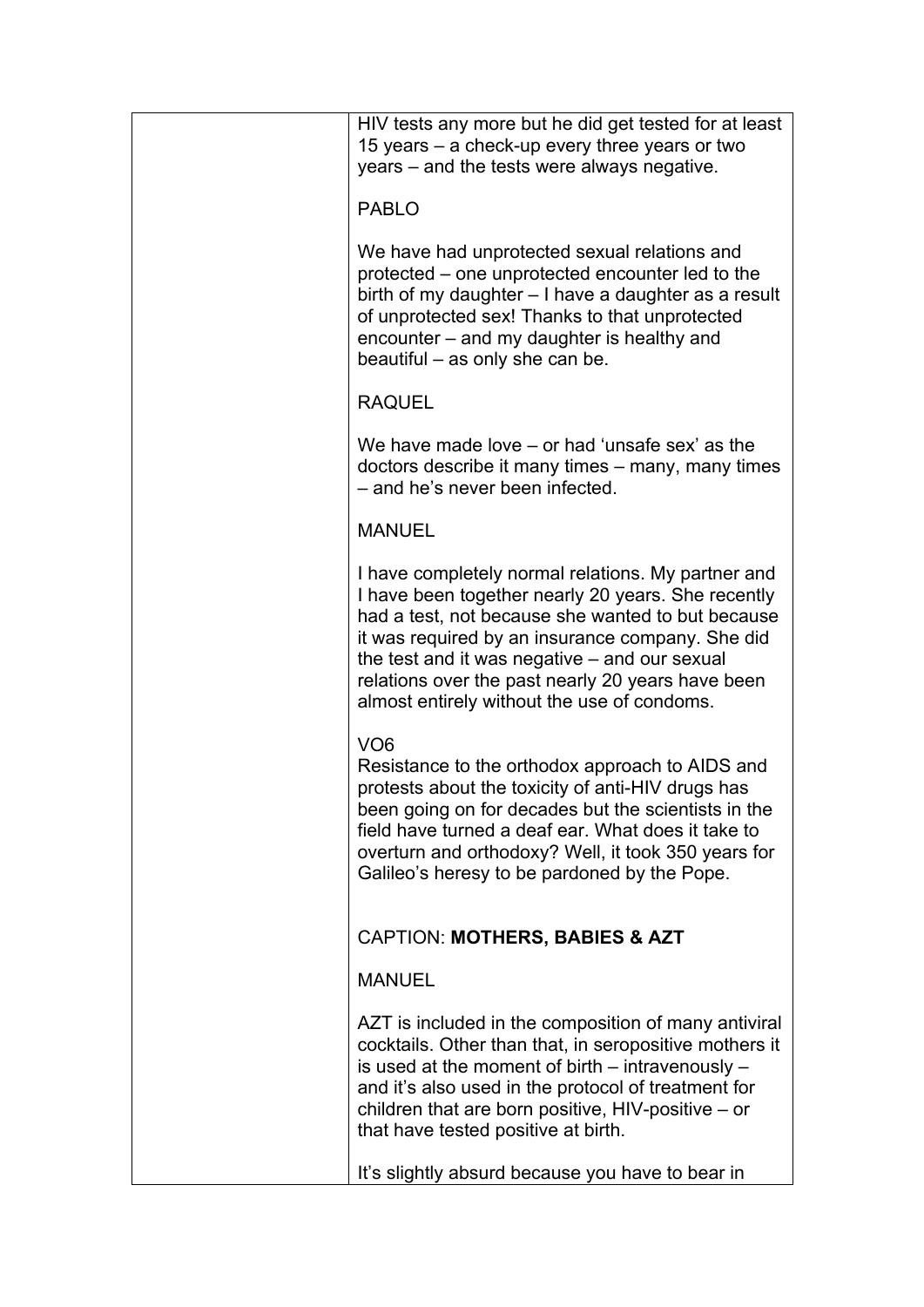| mind that they may be positive on the test but in<br>reality what they have inherited is their mother's<br>antibodies. They become spontaneously<br>seronegative after a year and a half – eighteen<br>months – the majority do, about 90%. So there is<br>absolutely no sense in using it.                                                                                                                                                                                                                                                                                                     |
|-------------------------------------------------------------------------------------------------------------------------------------------------------------------------------------------------------------------------------------------------------------------------------------------------------------------------------------------------------------------------------------------------------------------------------------------------------------------------------------------------------------------------------------------------------------------------------------------------|
| <b>SUSO</b>                                                                                                                                                                                                                                                                                                                                                                                                                                                                                                                                                                                     |
| As a result of the birth of my daughter – the hospital<br>advised us that we should have an HIV test<br>because they had tested her and the newborn baby<br>had tested positive – so then they tested my wife<br>and me and both of us tested positive.                                                                                                                                                                                                                                                                                                                                         |
| <b>SUSO</b>                                                                                                                                                                                                                                                                                                                                                                                                                                                                                                                                                                                     |
| You have to remember that we are talking about<br>1986. It's not the same as today $-$ so, what<br>happens is that they do the test on us and we come<br>out positive – but the doctor himself told us we<br>should take care of ourselves but that we needn't<br>worry about the baby because it was highly likely<br>that the baby would test negative in the coming<br>months.                                                                                                                                                                                                               |
| <b>SUSO</b>                                                                                                                                                                                                                                                                                                                                                                                                                                                                                                                                                                                     |
| A few months later they told us that she had<br>become HIV-negative. Today she doesn't even<br>know – she's now a lawyer and she doesn't even<br>know that her mother had that problem – neither<br>has her mother told her about it – we've been<br>separated for some time and are no longer in<br>touch.                                                                                                                                                                                                                                                                                     |
| <b>RAQUEL</b>                                                                                                                                                                                                                                                                                                                                                                                                                                                                                                                                                                                   |
| When my [first] daughter was born she was born<br>HIV-positive but at that time they didn't offer me<br>in 1986 they didn't offer me any type of medication<br>- not for her or for me. They said I had to attend a<br>follow-up clinic for my daughter and for myself.<br>Over 18 months – we followed her up. Then she<br>became HIV-negative. She has never had any<br>health problems. What's more she is 27 now and<br>she has six children. She is very fertile. She's never<br>had any health problems. I didn't take anything - I<br>didn't take AZT - nothing. In my second pregnancy, |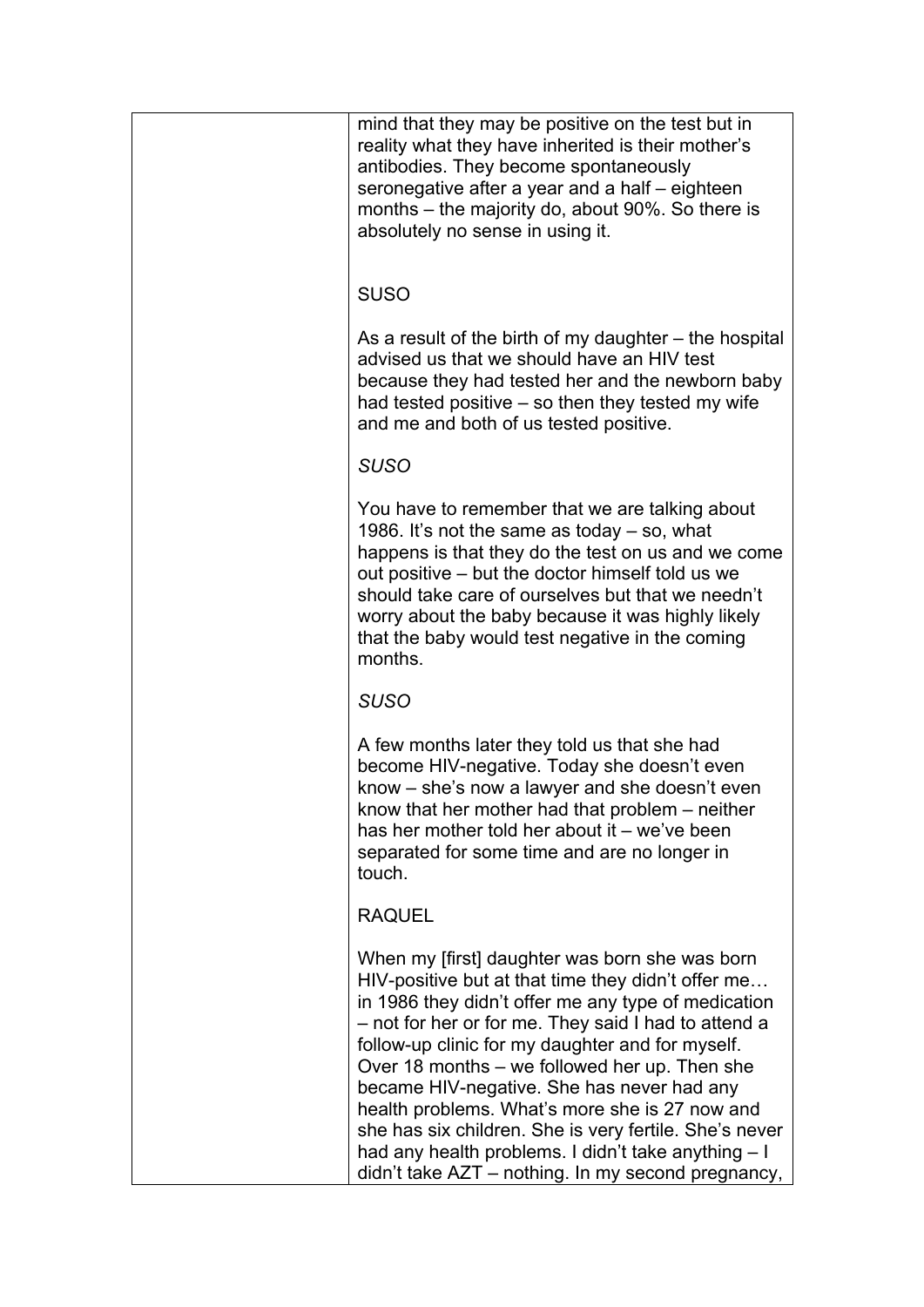| they mentioned $-$ no, they said I had to take the<br>medication because of risk to the foetus.                                                                                                                                                                                                                                                                                     |
|-------------------------------------------------------------------------------------------------------------------------------------------------------------------------------------------------------------------------------------------------------------------------------------------------------------------------------------------------------------------------------------|
| <b>RAQUEL</b>                                                                                                                                                                                                                                                                                                                                                                       |
| I became aware of so many anomalies. If I didn't<br>take any medicines in my first pregnancy why<br>should I take them in my second?                                                                                                                                                                                                                                                |
| VO <sub>7</sub>                                                                                                                                                                                                                                                                                                                                                                     |
| The town was in festive mood in the week leading<br>up to St James's Day. Many were inclined to take a<br>flutter on the lottery. Would they be lucky?                                                                                                                                                                                                                              |
| For our group the decision as to whether or not to<br>take antiviral drugs felt just like a lottery. Would<br>they be lucky? Would they die if they took them?<br>Would they live if they didn't take them?                                                                                                                                                                         |
| <b>CAPTION: DEFYING THE DOCTORS</b>                                                                                                                                                                                                                                                                                                                                                 |
| <b>MANUEL</b>                                                                                                                                                                                                                                                                                                                                                                       |
| I am a doctor and I've never taken antivirals and<br>I've never found any justification for them from a<br>medical point of view.                                                                                                                                                                                                                                                   |
| <b>MANOEL</b>                                                                                                                                                                                                                                                                                                                                                                       |
| The consultant offered me a treatment involving 27<br>tablets a day. So I looked at him and said I wasn't<br>going to take them. He was surprised. I said, if I'm<br>going to die of AIDS then I'll die of AIDS but I'm not<br>going to die poisoned by pills. So from that moment<br>on I didn't go to the doctor any more, I forgot about<br>the illness and got on with my life. |
| <b>MANUEL</b>                                                                                                                                                                                                                                                                                                                                                                       |
| So far I've consulted with something in the region of<br>900 people. I keep notes on the instructions I've<br>given them, the whole picture. People who have<br>stopped taking their medicines - I can't put a<br>number to them because I don't know - I don't<br>know But there are plenty – there are hundreds<br>of people – hundreds of people – and probably                  |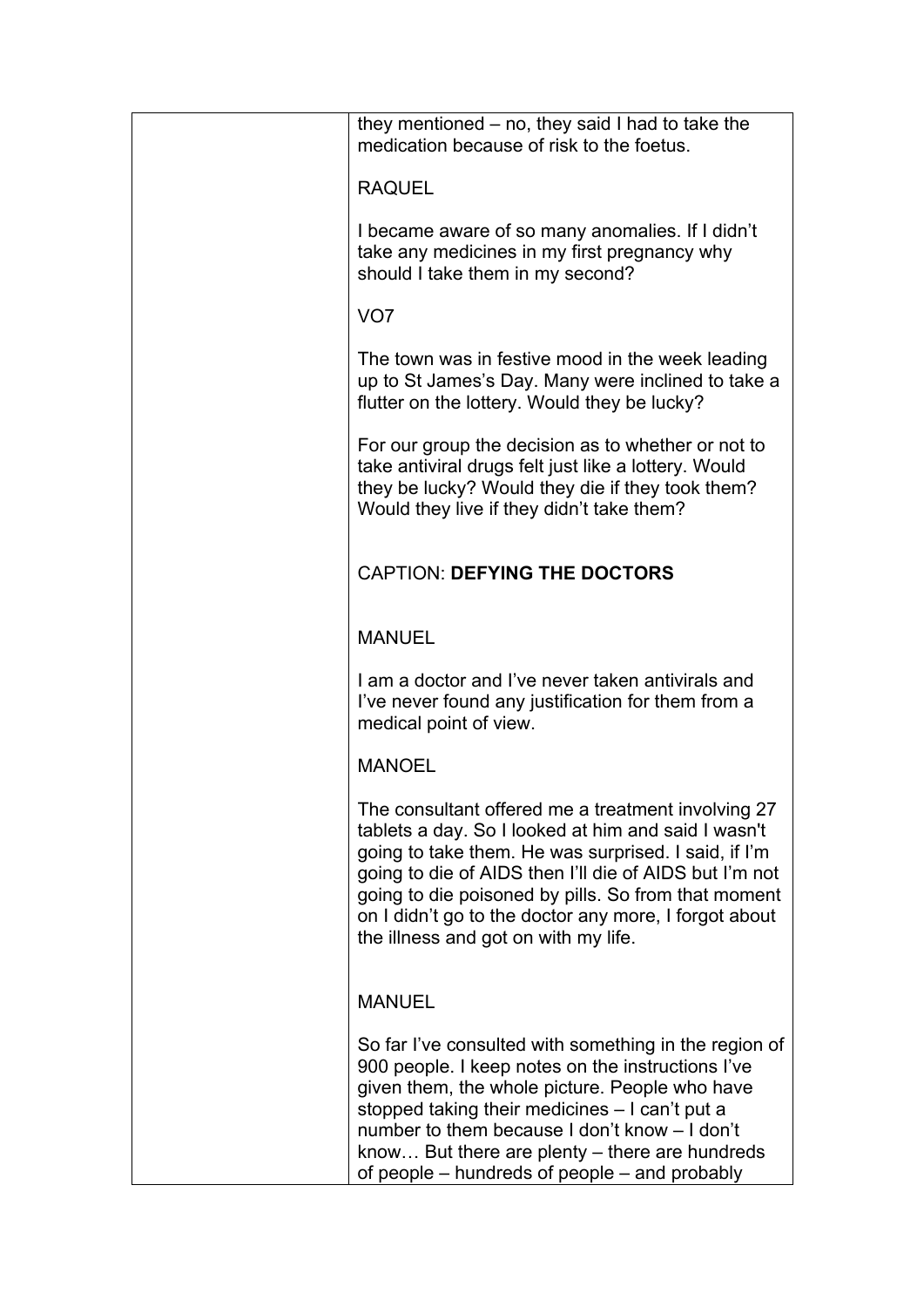| many I don't know about.                                                                                                                                                                                                                                                                                                                                                                                                                                                                                                                                                                                                             |
|--------------------------------------------------------------------------------------------------------------------------------------------------------------------------------------------------------------------------------------------------------------------------------------------------------------------------------------------------------------------------------------------------------------------------------------------------------------------------------------------------------------------------------------------------------------------------------------------------------------------------------------|
| <b>RAQUEL</b>                                                                                                                                                                                                                                                                                                                                                                                                                                                                                                                                                                                                                        |
| I was taking AZT and Viramune during the nine<br>months of my pregnancy because when my<br>daughter was born then they put me onto<br>intravenous AZT during the birth. I stopped taking it<br>because I felt well so why was I going to go on<br>taking it? Taking it made me feel I wasn't a person<br>and I felt absolutely terrible. Taking the medicine<br>made me feel very bad.                                                                                                                                                                                                                                               |
| <b>MANOEL</b>                                                                                                                                                                                                                                                                                                                                                                                                                                                                                                                                                                                                                        |
| They convinced me and I accepted it. I don't know<br>why, but I just accepted it. I took that therapy for 8<br>years – but as I was taking it, day by day I started<br>to notice something very strange – my right hand<br>wasn't working properly $-1$ lost sensation in the<br>hand. I had headaches, I couldn't read, I couldn't<br>sleep properly at night – just a series of things that<br>came on progressively that weren't right. They<br>weren't right and this seemed odd to me because I<br>was leading a healthy life. I was walking every day<br>12 – 14 kilometres, I was eating well and looking<br>after my health. |
| <b>SUSO</b>                                                                                                                                                                                                                                                                                                                                                                                                                                                                                                                                                                                                                          |
| I had stopped keeping my doctor's appointments<br>etc. etc. It was precisely at the time when they were<br>starting to give people AZT. Now I see it all with<br>absolute clarity – of those of us who said we didn't<br>want to continue the treatment we are the only<br>ones still alive and of all of us in the follow-up unit<br>at the time who took the treatment there isn't one<br>left alive. They all died.                                                                                                                                                                                                               |
| VO <sub>8</sub>                                                                                                                                                                                                                                                                                                                                                                                                                                                                                                                                                                                                                      |
| The years of living in fear of death have left their<br>mark on our group. They not only feel angry about<br>the way they've been duped, they feel a profound<br>sense of disgust at the way they've been treated.                                                                                                                                                                                                                                                                                                                                                                                                                   |
| <b>CAPTION: DISGUST</b>                                                                                                                                                                                                                                                                                                                                                                                                                                                                                                                                                                                                              |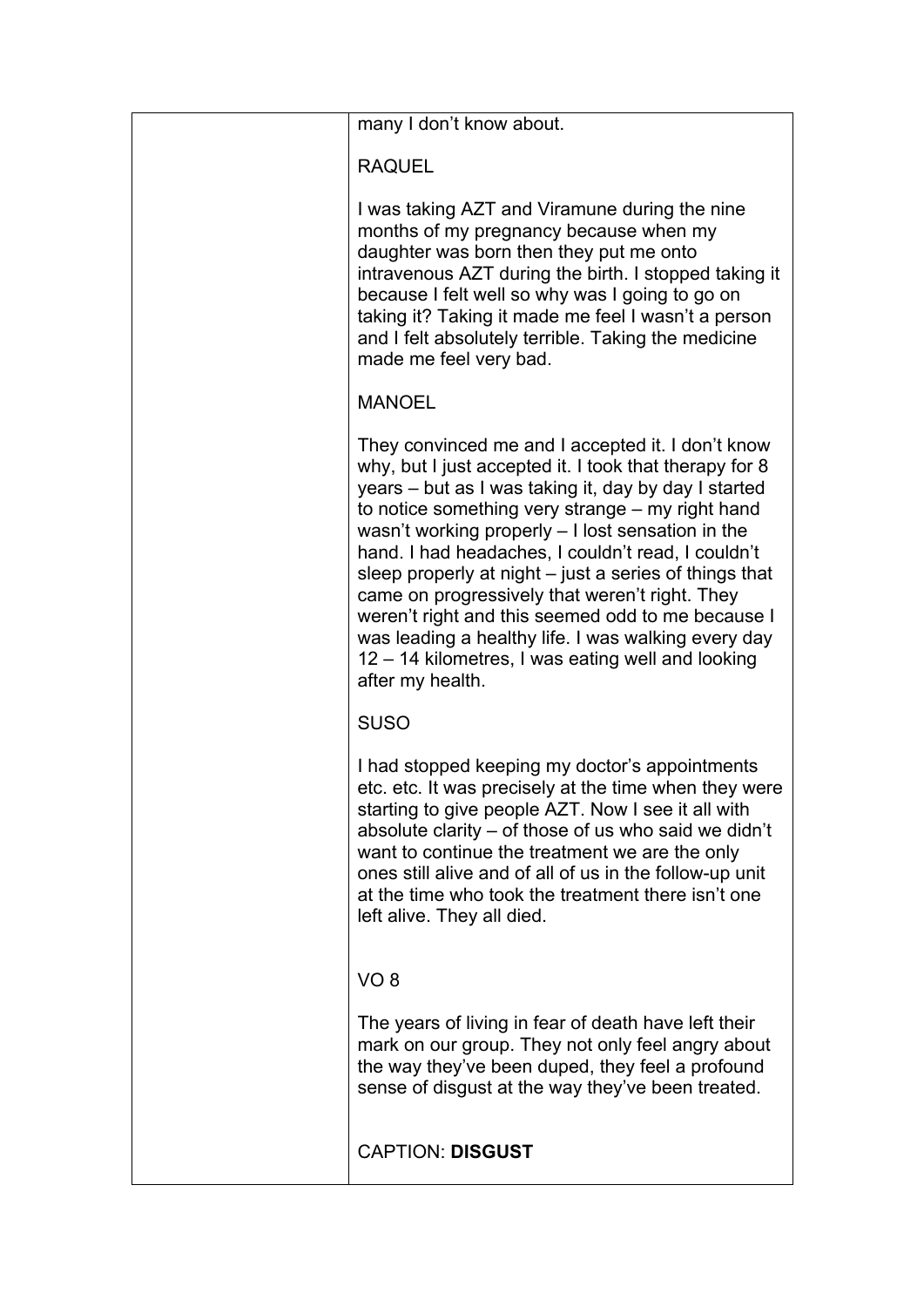| <b>RAQUEL</b>                                                                                                                                                                                                                                                                                                                                                                                                                                                                                                                                                                                                                                                                                                      |
|--------------------------------------------------------------------------------------------------------------------------------------------------------------------------------------------------------------------------------------------------------------------------------------------------------------------------------------------------------------------------------------------------------------------------------------------------------------------------------------------------------------------------------------------------------------------------------------------------------------------------------------------------------------------------------------------------------------------|
| When I started learning about all of this and reading<br>the internet the extent of the lie involved in this $-$ at<br>first I felt very angry – because how can it be that<br>we have been treated like like the most<br>important thing seems to have been the money.<br>But afterwards the truth is that I felt relieved. If I<br>have spent all my life If they've been telling from<br>the age of 19 that I had a virus - that I'm going to<br>die – and it turns out that I don't have a virus – well<br>I began to laugh – and I started laughing a lot – and<br>I thought at that moment how strange life is - such<br>a long time believing I was going to die and<br>suddenly I don't have a virus!      |
| I feel sure that my immune system deteriorated<br>because of the drugs, because of the stress, but<br>here I am                                                                                                                                                                                                                                                                                                                                                                                                                                                                                                                                                                                                    |
| <b>PABLO</b>                                                                                                                                                                                                                                                                                                                                                                                                                                                                                                                                                                                                                                                                                                       |
| Look, I live with a person who has been HIV-<br>positive for many years. In my last test four or five<br>years ago I was negative. I have unprotected sex<br>with my partner and my life hasn't changed at all. I<br>haven't become ill $-$ I'm as healthy as any other<br>person – my life is normal, my daughter is normal<br>and my wife is normal – what I am sorry about is all<br>the wrongs that have been done to my brother-in-<br>law, to my sister-in-law, to a whole lot of friends<br>who are no longer with us. They were well but they<br>were completely destroyed by medicines that no<br>one knew anything about but which had to be<br>prescribed because that's what there was at the<br>time. |
| <b>MANOEL</b>                                                                                                                                                                                                                                                                                                                                                                                                                                                                                                                                                                                                                                                                                                      |
| Well people began to find out, because I live in a<br>small town and everything gets around fast,<br>rumours spread and some people stopped<br>speaking to me - others were hesitant, waiting to<br>see what happened – everybody was waiting to see<br>when I was going to die.                                                                                                                                                                                                                                                                                                                                                                                                                                   |
| VO <sub>9</sub>                                                                                                                                                                                                                                                                                                                                                                                                                                                                                                                                                                                                                                                                                                    |
| The future of our group has felt very insecure but                                                                                                                                                                                                                                                                                                                                                                                                                                                                                                                                                                                                                                                                 |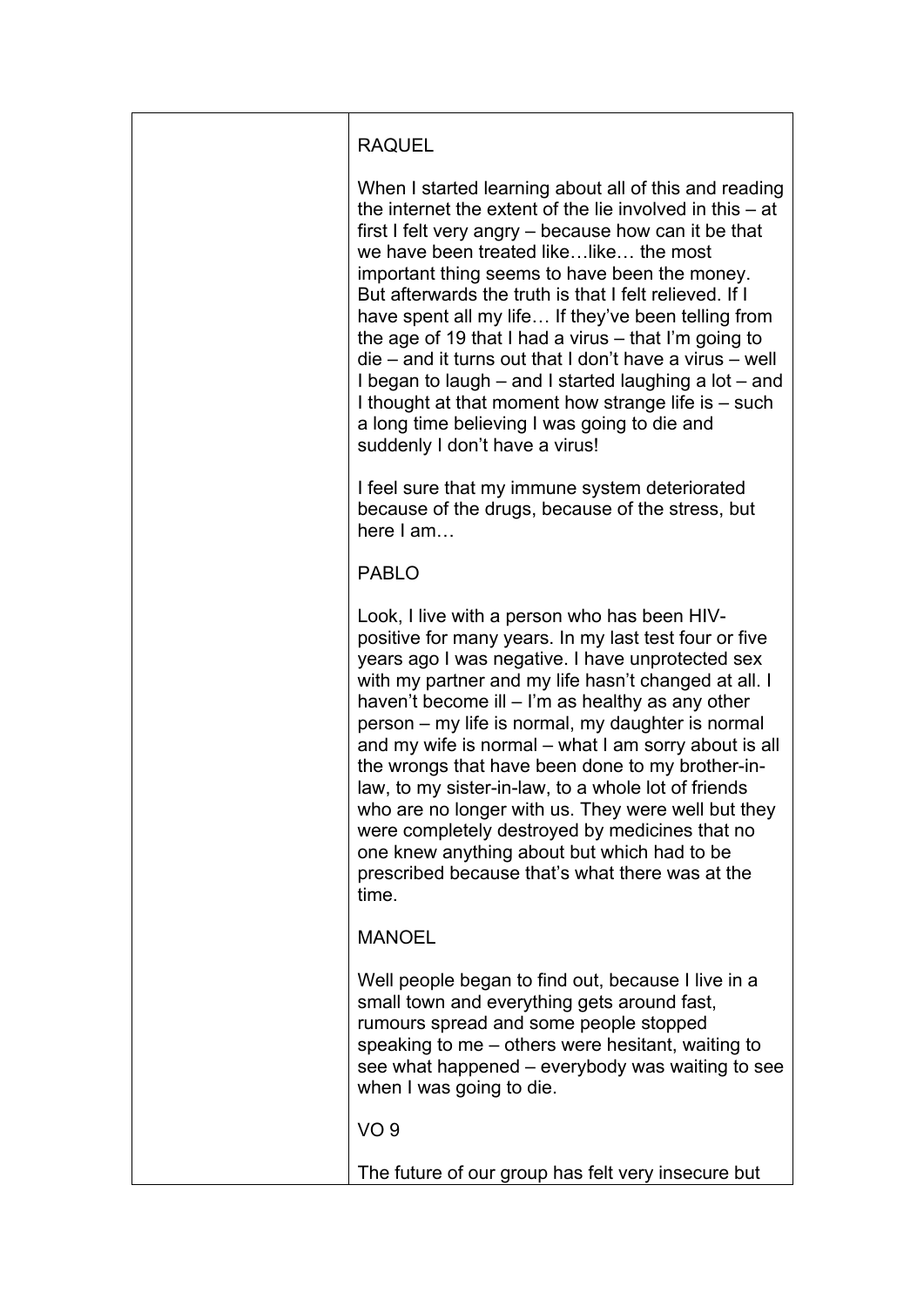| they've doggedly followed along the path of<br>dissidence, giving each other strength just as<br>Santiago's pilgrims have over the centuries.                                                                                                                                                                                                                                                                                                                                                                                                                                                  |
|------------------------------------------------------------------------------------------------------------------------------------------------------------------------------------------------------------------------------------------------------------------------------------------------------------------------------------------------------------------------------------------------------------------------------------------------------------------------------------------------------------------------------------------------------------------------------------------------|
| <b>CAPTION: AND NOW</b>                                                                                                                                                                                                                                                                                                                                                                                                                                                                                                                                                                        |
| <b>MANOEL</b>                                                                                                                                                                                                                                                                                                                                                                                                                                                                                                                                                                                  |
| Now I lead a really healthy life – I look after myself.<br>I eat healthily – I sleep proper hours – I walk every<br>day - 12 kilometres - I go on bicycle rides - I have<br>a healthy lifestyle $-1$ 'm involved with ecological<br>organisations – I participate on the Overcoming<br>AIDS website. I'm doing things that I find fulfilling.<br>I'm comfortable with myself. I live with my son who<br>came to live with me at 16 and he's now 27, so he's<br>been with me 11 years $-1$ have good relationships<br>with my friends and my family - so I feel well-<br>adjusted with my life. |
| <b>RAQUEL</b>                                                                                                                                                                                                                                                                                                                                                                                                                                                                                                                                                                                  |
| But then you realise that you don't die $-$ you<br>recover – then you say how can I have been ill all<br>this time? – I've been dying for a long time. I've<br>asked the doctor when does this show its face?<br>None of them would say anything because I would<br>say – it's now ten years since I was followed-up<br>again and if this shows its face in 15 years then I've<br>only got five years left. Because when someone<br>tells you you are going to die you want to know how<br>much time you have left to live, to do the things you<br>have to do.                                |
| <b>PABLO</b>                                                                                                                                                                                                                                                                                                                                                                                                                                                                                                                                                                                   |
| I live with Raquel. I don't live with AIDS. It wouldn't<br>have been I couldn't have had the same<br>relationship nor could I have the same relationship I<br>have now if AIDS were present.                                                                                                                                                                                                                                                                                                                                                                                                   |
| <b>VO 10</b>                                                                                                                                                                                                                                                                                                                                                                                                                                                                                                                                                                                   |
| It's been the relentless search for the truth that has<br>given our group the strength to go on.<br>They've proved the orthodox position wrong.<br>Now it's their turn to be heard.                                                                                                                                                                                                                                                                                                                                                                                                            |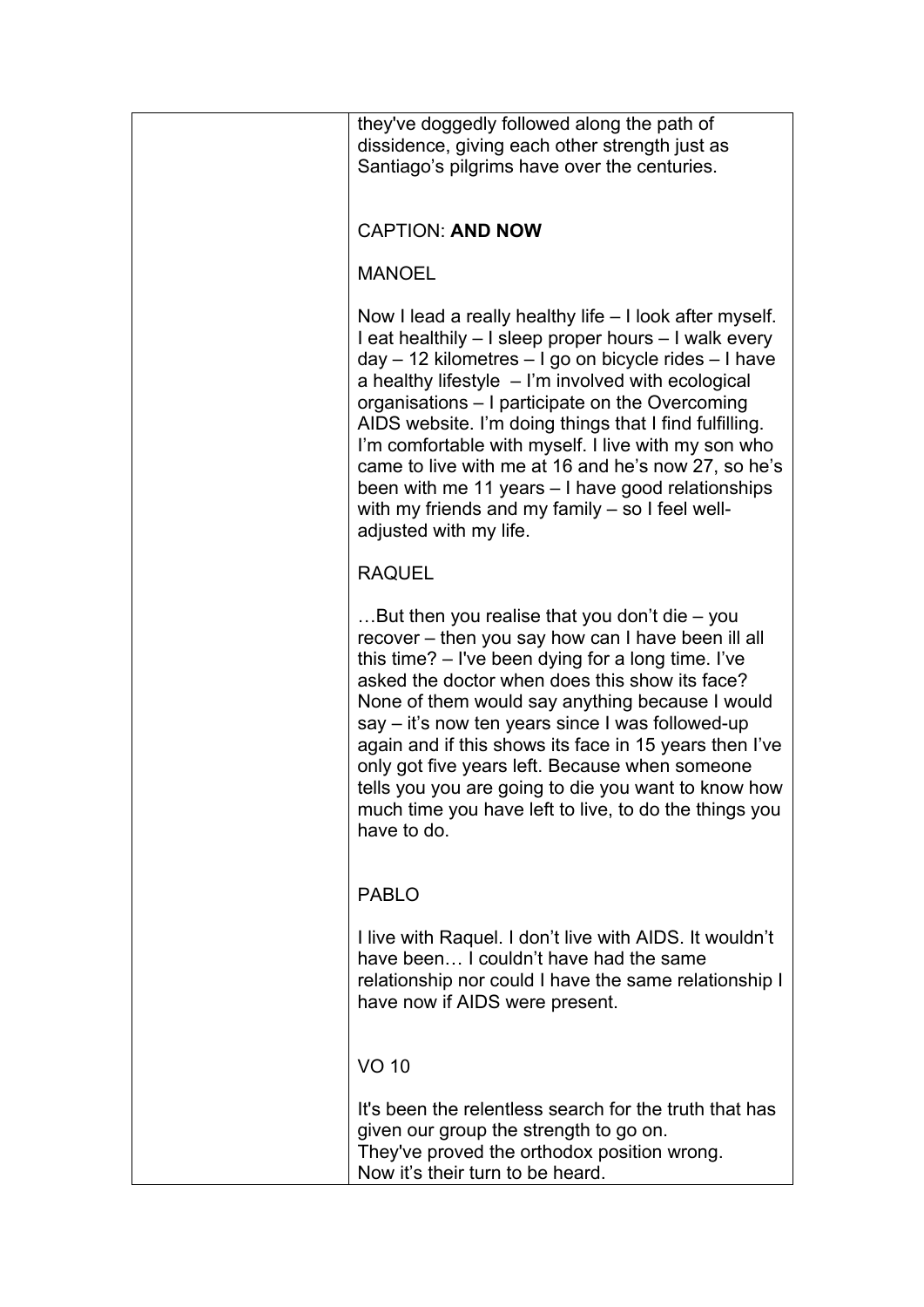| <b>CAPTION: END PIECE</b>                                                                                                                                                                                                                                                                                                                                                                                                                                       |
|-----------------------------------------------------------------------------------------------------------------------------------------------------------------------------------------------------------------------------------------------------------------------------------------------------------------------------------------------------------------------------------------------------------------------------------------------------------------|
| <b>MANOEL</b>                                                                                                                                                                                                                                                                                                                                                                                                                                                   |
| So I remember the conversation finished. I began<br>to cry and I had an imaginary rucksack on my back<br>that fell to the ground at that moment after so many<br>years – it was a feeling of relief of freedom I<br>don't know how to describe it $-$ a sensation of<br>after having that yoke there all the time. Because<br>although I could bear it, it was there $-$ so for me $-1$<br>don't know how to explain it $-$ it was like coming<br>back to life. |
| <b>CAPTION</b>                                                                                                                                                                                                                                                                                                                                                                                                                                                  |
| Suso lived for 27 years after his HIV positive<br>diagnosis. Sadly he died on 10th January 2014.<br>He was 54.                                                                                                                                                                                                                                                                                                                                                  |
| His hospital discharge notes dated three days<br>before his death mention chronic lung disease,<br>anaemia and a gastric ulcer, causing severe<br>malnutrition.                                                                                                                                                                                                                                                                                                 |
| <b>DR CHRISTIAN FIALA</b>                                                                                                                                                                                                                                                                                                                                                                                                                                       |
| If you look at the hospital records from Suso<br>then it becomes obvious that he had many<br>significant underlying health risks like heavy<br>smoking for decades and intra-venous drug use<br>for many, many years and he suffered from<br>typical negative health consequence of these<br>risk factors. In other words there's absolutely no<br>indication that he died from anything<br>attributable to "HIV".                                              |
| People accumulate risk factors over their lives.<br>some of which will cause diseases or even<br>death. Now some of these diseases are<br>claimed to be caused by "HIV" or they fulfill the<br>official criteria of the current AIDS definition.<br>What is happening on a global level for more<br>than thirty years is that old diseases are just re-<br>labeled with a new name.                                                                             |